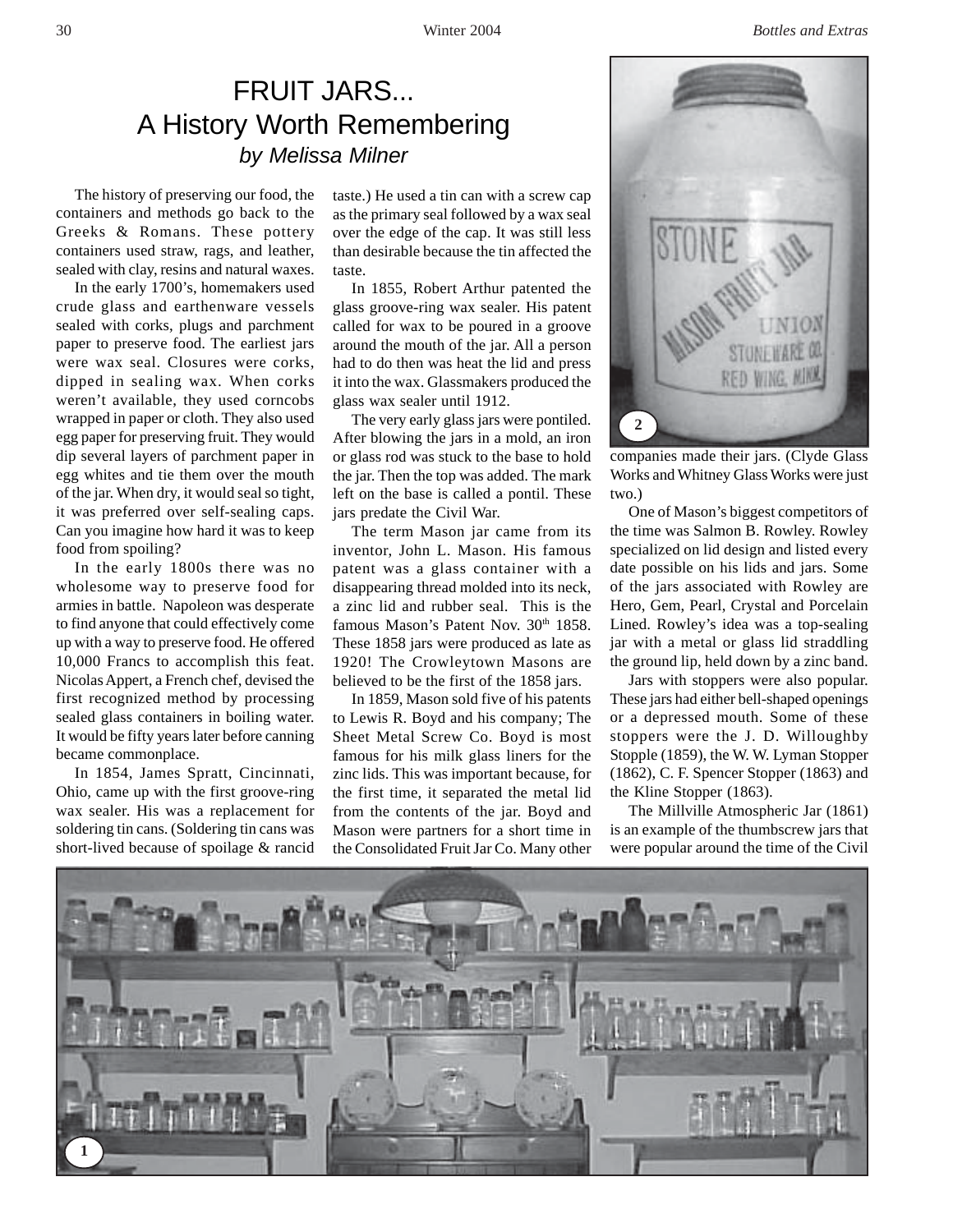War. It consisted of a yoke style iron clamp with a thumbscrew in the middle. The thumbscrew held a glass lid & rubber gasket in place on the jar. John M. Whitall of Philadelphia, PA invented the Millville jar. The John M. Moore & Co. Manufacturers Fislerville, NJ (1861) is another example of the thumbscrew jar.

In 1882, Henry Putnam came up with a new kind of jar. The patent for the closure belonged to Charles de Quillford of New York City. It was a toggle-type closure for beverage bottles. It had a tiewire around the neck, securing the lever wires to the jar. The Lightning jars were popular because the glass lids prevented the food from coming in contact with any metal. The metal lever wires were cheap and the lids easier to seal and remove. The name Lightning suggested the jars were fast and easy to use.

The Atlas E-Z Seal is a variation of the lightning jar. The Hazel-Atlas Co., makers of E-Z Seal and Atlas Strong Shoulders jars was in business from the late 1800s to 1964. The shoulder seal jars cracked a lot easier because of the pressure of tightening the lids and gaskets down

on the shoulders. The Hazel-Atlas Co. came up with a jar that sealed on a raised lip, thereby reducing the pressure to the shoulder of the jar. That's how the Atlas Strong Shoulder got its name.

In 1903, Alexander Kerr and John Giles founded the Hermetic Closure Co., Chicago, Ill. to make metal lids and spring clips. In 1904 Kerr changed the name to the Kerr Glass Manufacturing Company. Kerr came up with the idea of a lid with a permanently attached gasket and a threaded metal ring to hold the lid down. This was the first of the type of lids used today. Kerr is associated with the Economy jars and the Kerr Self Sealing jars.

What history of fruit jars would be complete without the Ball Company? In the early 1880s, William Charles Ball, his brothers, Edmund Burke, and George Alexander began making wood jacketed tin cans for the storage of oil, lard and paint. In 1883, they switched to glass and three years later to fruit jars. Their company became successful by massproducing and distributing trainloads of fruit jars. They took over smaller

companies to grasp control of the industry, many times closing the plants soon after purchasing them. The license for the Owens Automatic Bottle Making Machine was obtained when they took over the Greenfield Fruit Jar and Bottle Co. This significantly reduced labor costs and increased production. They also had a waste not policy. They reworked old molds and used every resource to produce more. What jar collector is not familiar with the Ball Perfect Mason? There were millions made!

There have been many significant contributions along the fruit jar history. I have highlighted only some of them. When I think of my jars, I consider all the places the jars have been, the early settlers carrying these jars from place to place in wagons. The women working over wood cook stoves or just a large kettle and a fire to preserve the food. Some of the older closures were so intricate it must have been difficult to fasten the closure with the hot contents of the jar. It is a miracle any of these jars survived.

There are thousands of varieties of jars. Value depends on many things such as



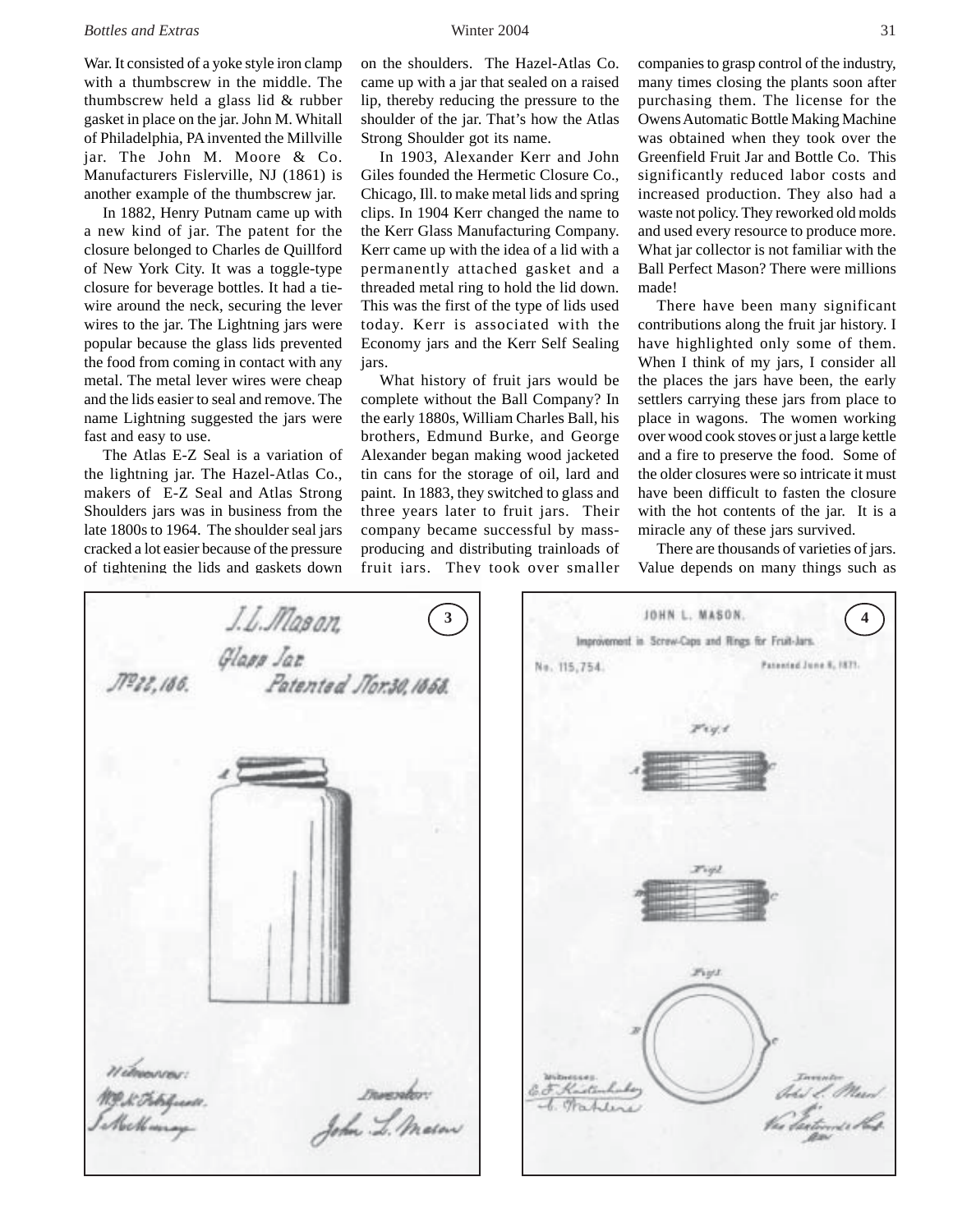scarcity, color, crudity, closures, size and demand. A good value guide is "The Collector's Guide To Old Fruit Jars Red Book 9" by Douglas M. Leybourne, Jr. Many of my fellow collectors have excellent websites on the Internet. The Yahoo E-Group is a site where expert and novice collectors alike give and seek advice. (http://groups.yahoo.com/group/ fruitjars/) Another informative site is Fruit Jars.com. This site has information on reproduction jars, irradiated jars, many of the old patents and much more.

No matter what the reason for collecting fruit jars, it is a very exciting and enjoyable experience. There is a price range out there for everyone. I'm always looking for "my next favorite jar".

Canning is a passing way of life in our modern society. Hopefully, there will always be people to collect fruit jars and "preserve" a wonderful history.

## **References:**

Hinson, Dave. *A Primer of Fruit Jars* Toulouse, Julian Harrison. *A Collectors' Manual - Fruit Jars*









## **Photos:**

**1.** Just one display wall of Melissa Milner's' collection of fruit jars.

2. Stoneware Mason Fruit Jar.

3-4. Copies of patents for J. L. Mason's

"Glass Jar" and "Screw Caps and Rings." 5. Heavily whittled early pontiled

corker. 6. Half-gallon Lafayette jar, with matching lid.

7. Wood case for a dozen Mason fruit jars.

8. F.B. Co. (on base) quart jar, in yellow-amber.

9. Display of other stoneware Mason's and wax sealers.

10. Ball quart jar in an uncommon green color, with amber swrils.

11. Amber Mason "Cross" jar, "Pat Nov. 30, 1858."

12. Ball Perfect Mason in rare deep amber color.

13. Improved Mason in deep amber.

14. Green Hartell's jar. Around the edge of the lid: "Hartell's Glass Airtight Cover. Patented Oct. 19, 1858."

15 Tradecard for Mason's case.

16. Half-gallon Griffen's. "Pat. Oct. 7, 1862" on lid.

17. Midget Franklin fruit jar with the correct two-prong lid.

18. Gilberd's Improved "Star" jar. The wire closure goes all the way around the jar.

19. Mason's Pat. Nov. 30th 1858 "Crowleytown" jar. This is the first jar that actually came out after the patent.

> Melissa Milner 230 Rock House Road Johnson City, TN 37601 (423) 928-4445